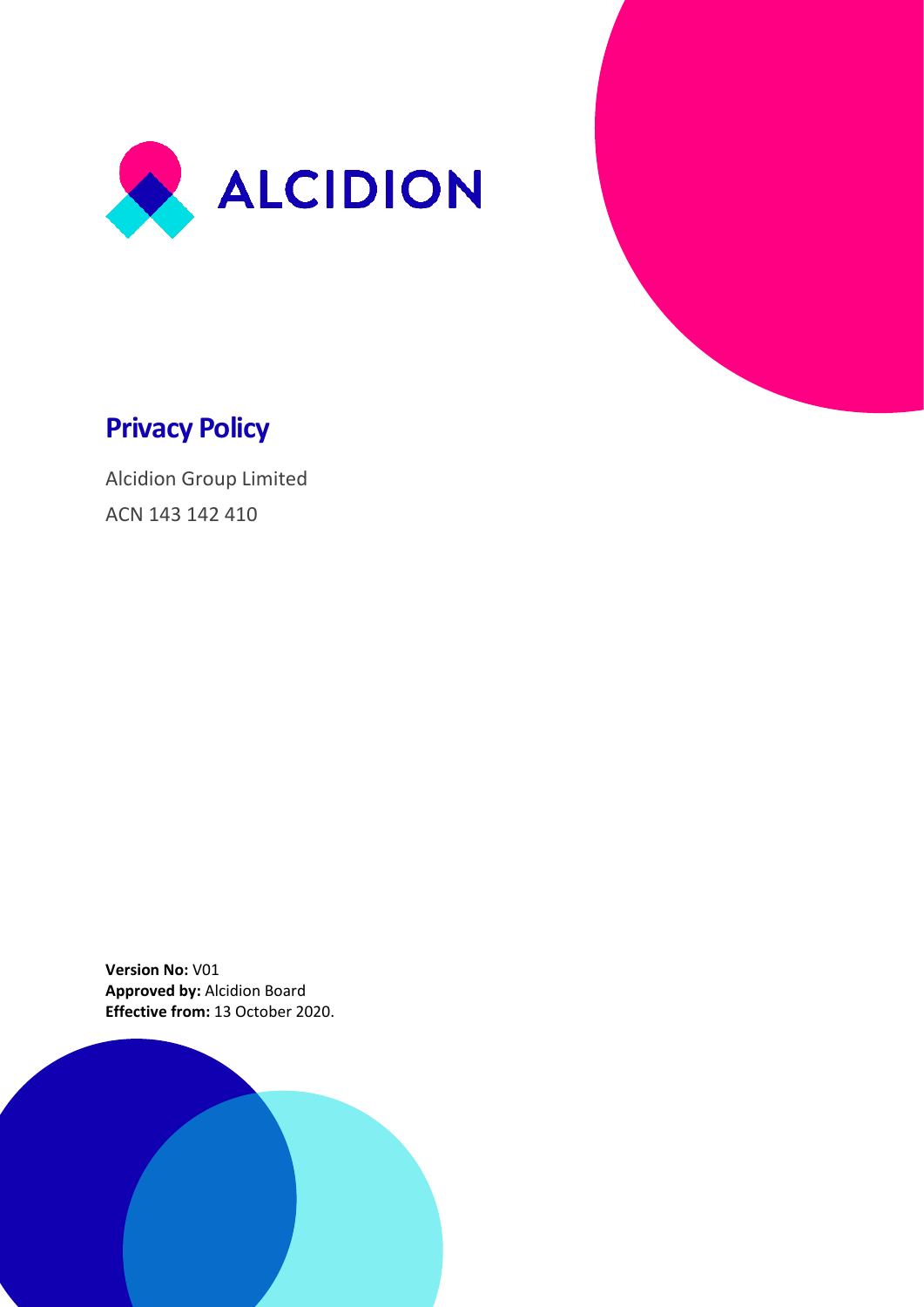

# **Document Revision History**

| Date            | Version         | Author | Scope          |
|-----------------|-----------------|--------|----------------|
| 13 October 2020 | V <sub>01</sub> | Board  | Policy adopted |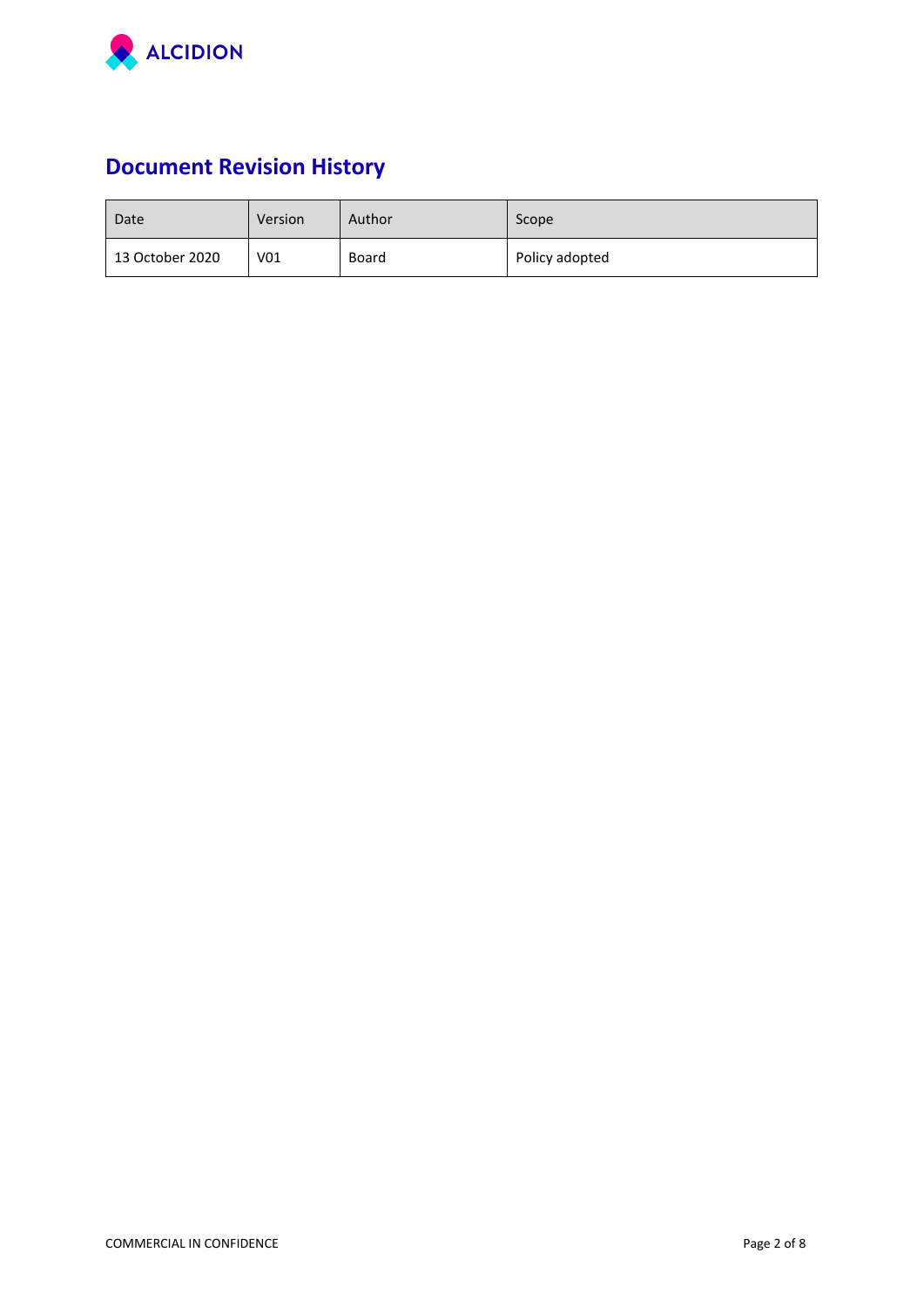

# **1. Our Commitment to Privacy**

1.1 Alcidion Group Limited (the **Company**) recognises the importance of privacy and is committed to protecting the privacy of its shareholders, employees and other related parties when handing your personal information. From the outset, it should be noted that all personally identifiable information is managed with the utmost confidentiality.

#### **2. Purpose**

- 2.1 This Privacy Policy (Policy) explains the Alcidion Group's broad approach to how we will collect, hold, use, disclose, protect and otherwise handle your personal information. For the country specific detail on how we handle your personal information, please go to the "Privacy" tab at the foot of the Alcidion home page for the country in which you are situated.
- 2.2 This Policy is supplemented by:
	- a) Alcidion's Data Protection Policy which sets out the obligations of Alcidion regarding data protection and the rights of data subjects including employees, customers and business contacts in respect of their personal data under EU Regulation 2016/679 General Data Protection Regulation ('GDPR'); and
	- b) Alcidion's Data Retention Policy.

# **3. Terminology**

- 3.1 In this Policy the expressions 'the Company', 'we', 'it', 'us' and 'our' are a reference to the Company.
- 3.2 De-identification refers to a process of removing or masking direct identifiers in personal data such as a person's name, address, NHS or other unique number associated with them. De-identification includes what is called pseudonymisation.
- 3.3 Anonymisation refers to a process of ensuring that the risk of somebody being identified in the data is negligible. This invariably involves doing more than simply de-identifying the data, and often requires that data be further altered or masked in some way in order to prevent statistical linkage.

## **4. What is personal information?**

- 4.1 Personal information is information or an opinion about an individual who is identified or capable of identification from the information, whether that information or opinion is true or not.
- 4.2 De-identified information is not personal information and involves the removal or alteration of other information that could potentially be used to re-identify an individual.
- 4.3 Sensitive information is personal information that is given a higher level of protection by privacy laws. It includes information about an individual's health and includes genetic and biometric information. It also includes information about race or ethnic origin, political opinions, membership of political, professional or trade associations or trade unions, religious beliefs, sexual orientation or practices and criminal record. In this privacy policy when we talk about personal information, we include sensitive information.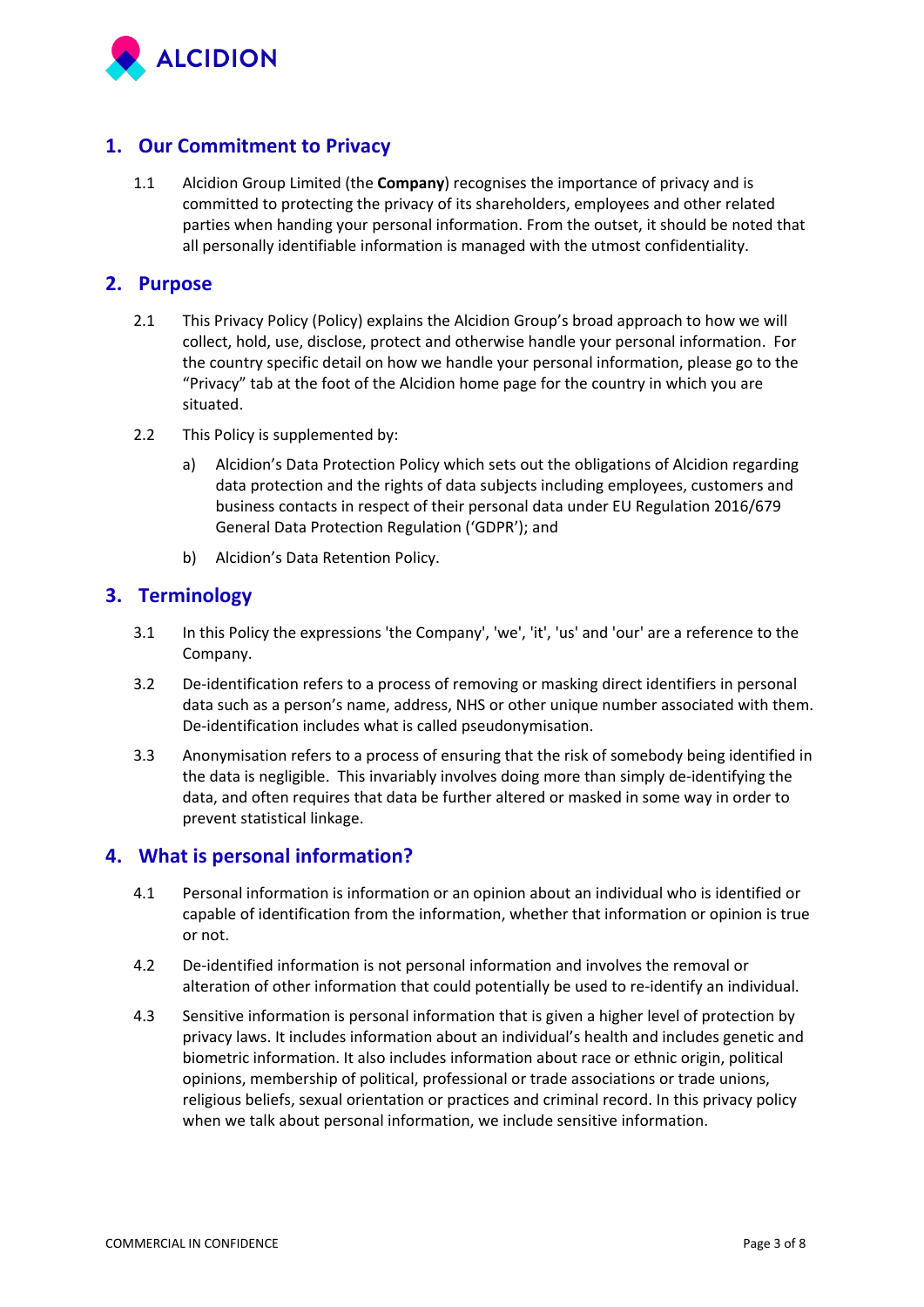

## **5. Why we collect information**

5.1 The Company only collects personal information so that it can administer your investment in the Company, carry out its business and comply with its legal obligations. If the Company does not collect your personal information, it may not be able to provide you with these services.

## **6. What kinds of personal information do we collect?**

- 6.1 A The types of personal information which we may collect, and hold include, without limitation:
	- a) your name;
	- b) address and other contact details;
	- c) date of birth;
	- d) tax file number (TFN) (applicable only to Australia); and
	- e) banking details.

Generally, the Company will not collect sensitive information about you (such as your race or ethnic origin, political beliefs or religion). If the Company needs sensitive information, it will ask your consent when it collects this information and comply with the Australian Privacy Principles contained in the Privacy Act.

### **7. How we collect personal information**

7.1 Collecting information from you

How the Company collects your personal information will largely depend on whose information it is collecting. If it is reasonable and practicable to do so, the Company will collect personal information directly from you.

Depending on how you choose to interact with the Company, the Company may collect your personal information when you contact the Company or its service providers by telephone, by email, through the Company's website or when you complete a form or document and provide it to the Company.

7.2 Collecting information from third parties

The Company may also collect information about you from other people (e.g. a third-party administrator) or independent sources. For example, the Company may collect personal information about you from its services providers, including the Company's share registry, Computershare Limited. However, the Company will only do so where it is not reasonable and practicable to collect the information from you directly. Where the Company has collected your information from a third party, such personal information will be held, used and disclosed by the Company in accordance with this Privacy Policy.

When you provide the Company with personal information you consent to the use, disclosure and handling of your personal information in accordance with this Privacy Policy and any subsequent amendments.

7.3 Collecting information from visits to the Company's website

The Company may collect information based on how you use its website including through 'cookies', web beacons and other similar technologies. Cookies are small text files that websites or apps may place on your computer or device and collect non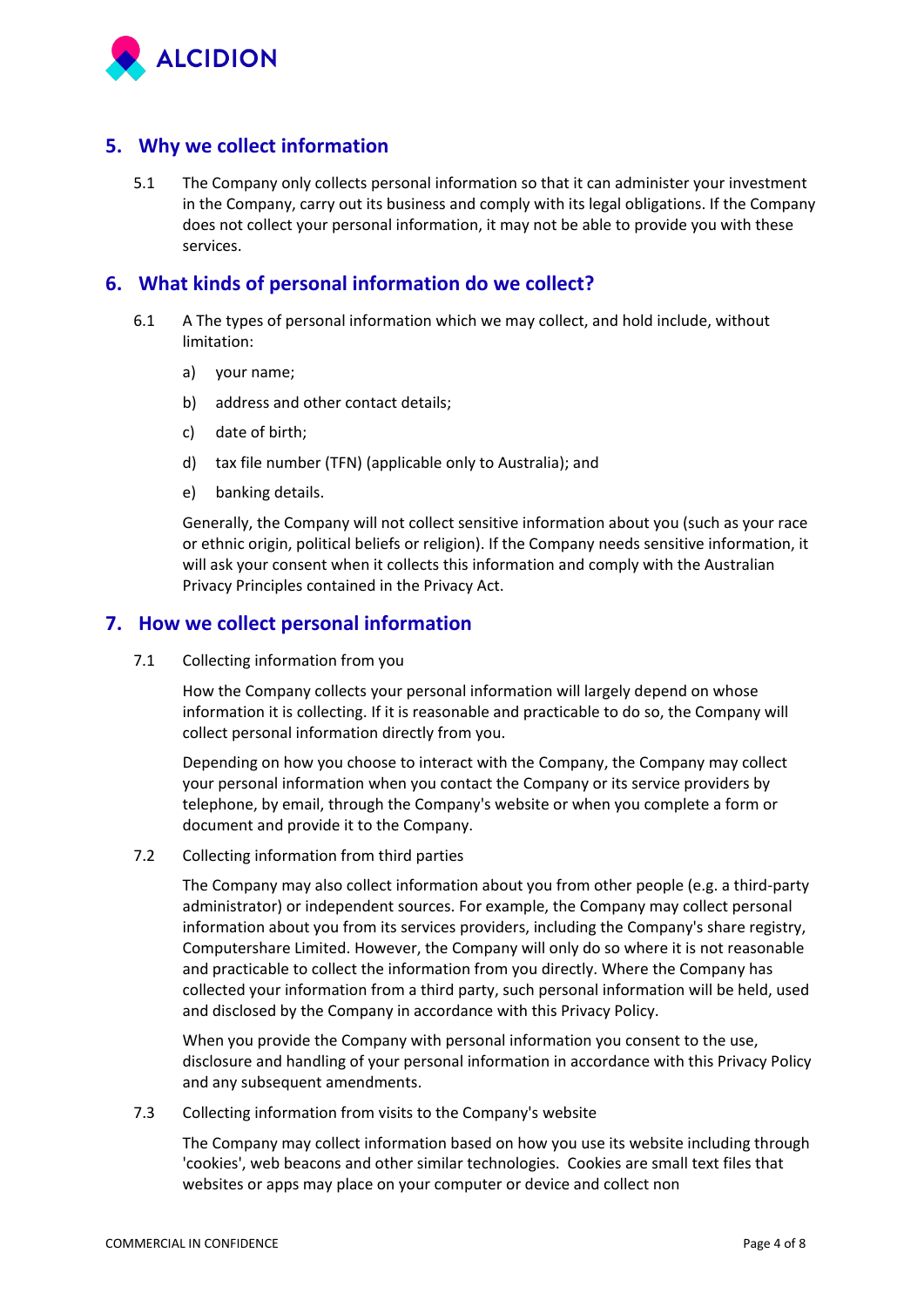

identified/anonymous information about the users of its website such as the number of visitors, the number of pages viewed and the internet advertisements which bring visitors to the website.

The Company uses cookies to provide you with a more consistent experience across our services and reserves the right to ask advertisers or other partners to serve ads or services to your devices, which may use cookies or similar technologies placed by us or the third party. This information is collected to analyse and improve the Company's website, its marketing campaigns and to record statistics on web traffic.

No attempt is made by the Company to use this information to personally identify you. We record a variety of information from interactions with our online services including IP address, locations data (where available and not disabled by the user), dates, times, and other user activity. In most cases we will not be able to reasonably identify an individual from the information collected. However, if cookie information is linked with personal information we hold about you as set out above, this cookie information becomes personal information and will be treated in the same manner as the personal information to which it has been linked.

You can remove or reject cookies by adjusting the settings on your web browser.

7.4 Unsolicited information

If the Company receives personal information that it has not requested, or it determines that the personal information received is not reasonably necessary to provide its services, the Company will take reasonable steps to de-identify or destroy that personal information.

#### **8. How we hold your personal information**

- 8.1 The security of your personal information is of paramount importance to the Company and it takes reasonable steps to protect the personal information it holds about you from misuse, loss, unauthorised access, modification or disclosure. The Company has a number of safeguards in place to protect the personal information we hold, including password protected databases, staff training and system firewalls. The Company maintains password security and restricted access to all electronic documents containing personal information and stores hard copy documents in secured locations.
- 8.2 The Company will take reasonable steps to destroy or permanently de-identify personal information if it is no longer needed for the purpose for which the information was used or disclosed.

#### **9. How do we use your personal information**

- 9.1 The Company will not use or disclose personal information that we collect for any purpose other than the primary purpose of collection unless:
	- a) such use is related to the primary purpose and you would reasonably expect us to use or disclose the information for that other purpose;
	- b) in the case of direct marketing not related to our activities we have obtained your prior consent (unless it is not reasonably practicable to seek your consent and we otherwise comply with the requirements of the Privacy Act); or
	- c) the use or disclosure is otherwise permitted under the Privacy Act or required to comply with any relevant laws, regulations, codes or practice and court orders.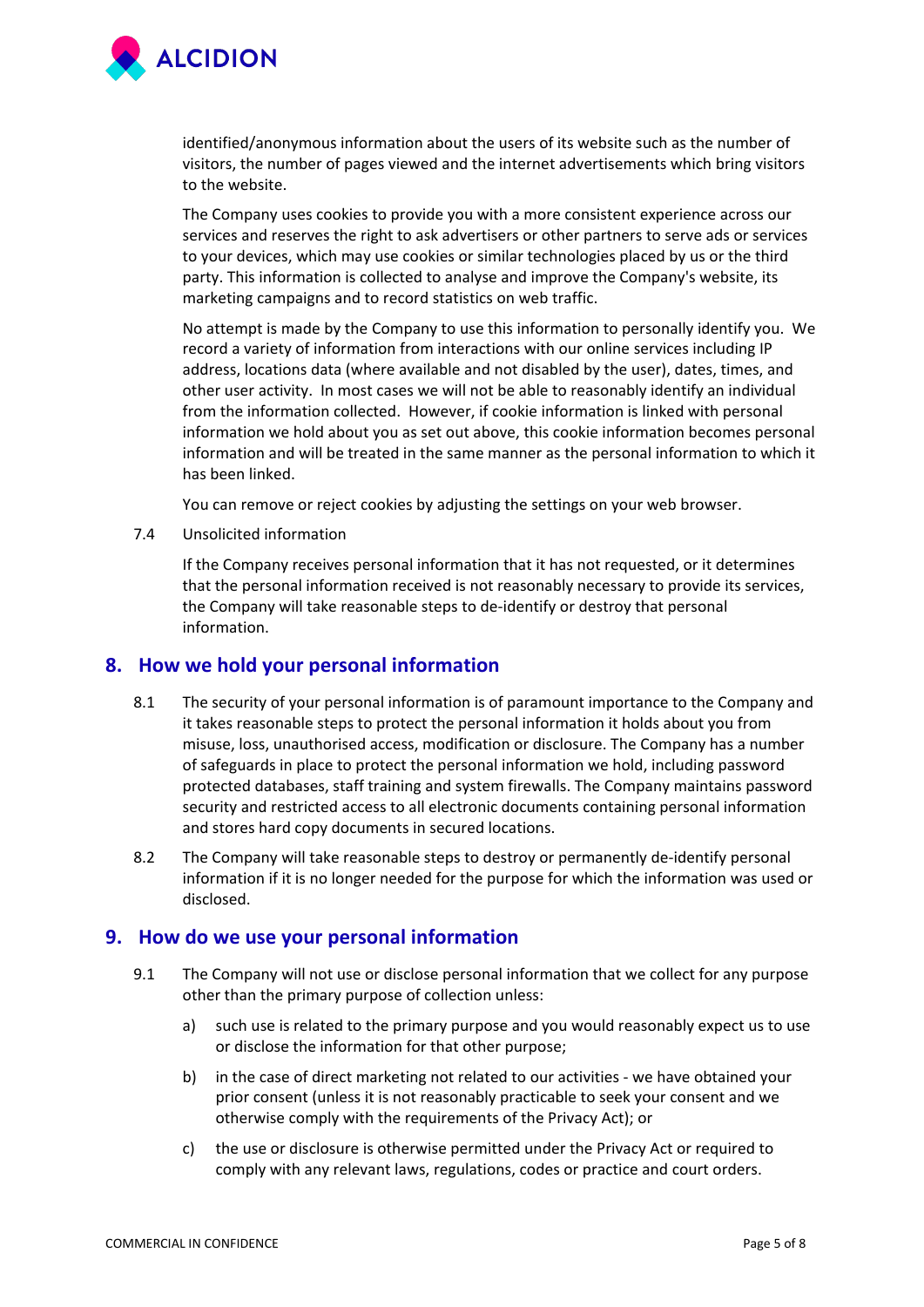

- 9.2 As a general rule, we do not engage in direct marketing activities. To the extent that we do engage in direct marketing in the future, however, you may at any time request us not to provide you with any further direct marketing communications by contacting us via the details set out below.
- 9.3 By using our website, you will be deemed to consent to us using your personal information collected by our website for the following purposes:
	- a) notifying you about any changes to the information which currently exists on the website;
	- b) notifying you in the future about new information relevant to our services; and
	- c) monitoring your use of our website.

#### **10. How is personal information disclosed to others?**

- 10.1 The Company does not sell, rent or trade personal information to, or with, third parties.
- 10.2 The Company's website may contain links to other websites. The Company does not share your personal information with those websites, and it is not responsible for their privacy practices.
- 10.3 In some circumstances your personal information may be disclosed to service providers that perform a range of services on behalf of the Company including:
	- a) mailing houses and printing companies;
	- b) auditors and solicitors;
	- c) registry providers (including Computershare Limited);
	- d) information technology vendors; and
	- e) other consultants.

Personal information may be disclosed to third parties within or outside of Australia.

- 10.4 If the Company transmits your personal information over the internet (for example to third parties who hold data outside Australia) we will take reasonable steps to maintain the security of any personal information to prevent misuse and unauthorised access. Despite these protection mechanisms, you should be aware there are inherent risks associated with the transmission of data over the internet and we cannot guarantee any transmission will be completely secure.
- 10.5 Where the Company discloses your personal information to its service providers, it will take steps to ensure that they are authorised to only use personal information in order to perform the functions required by the Company and in accordance with the Privacy Act.
- 10.6 The Company may also disclose your personal information to law enforcement agencies, courts or government agencies where required to comply with specific legal requirements. In particular, the Corporations Act 2001 (Cth) requires certain information about you to be included in the Company's registers which are able to be accessed by the public.

#### **11. Data Security**

11.1 We will take reasonable steps to protect the personal information which we hold from misuse or loss and from unauthorised access, modification or disclosure. Any personal information which is no longer required for any purpose by the Company will be destroyed.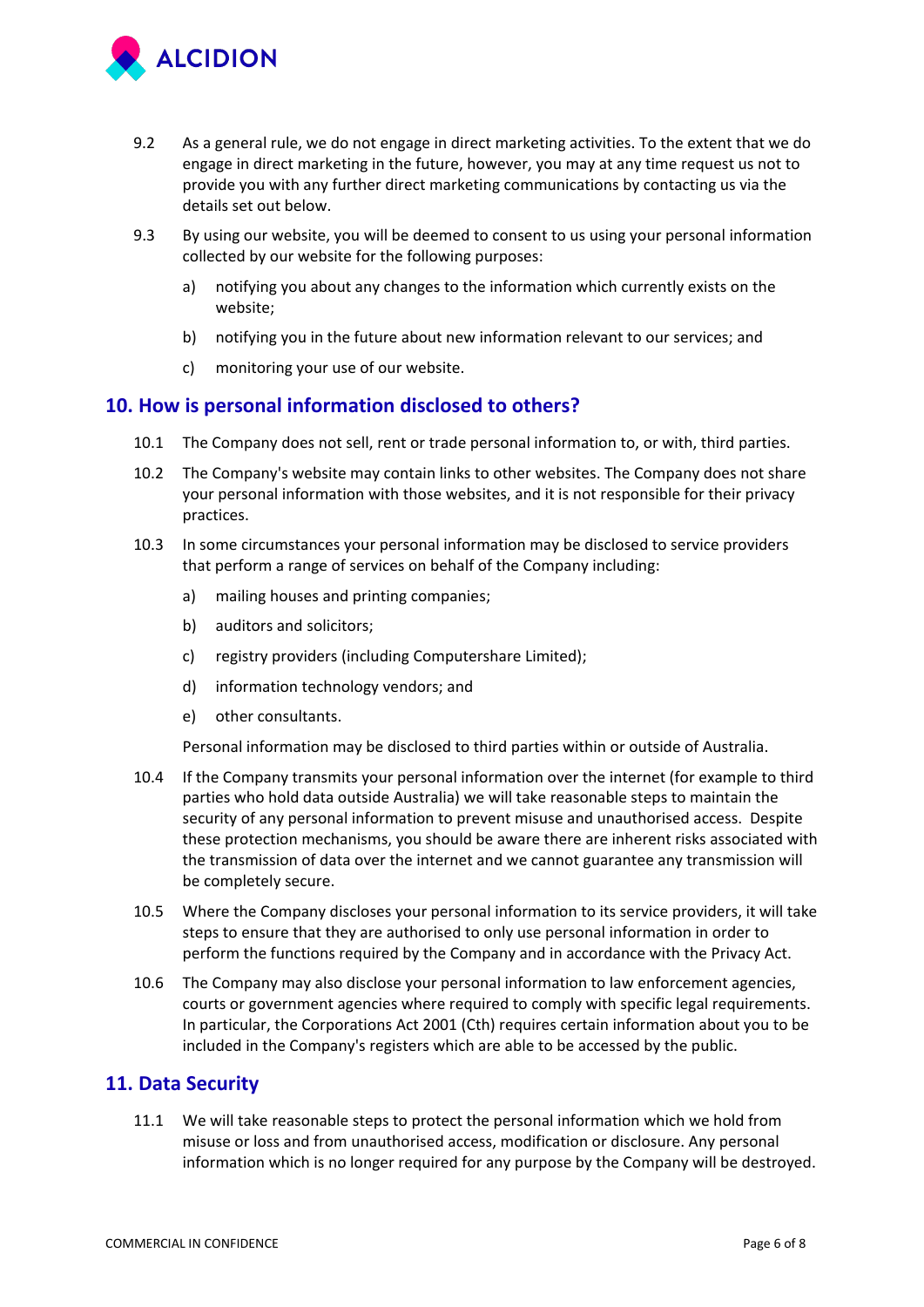

# **12. Data Anonymisation**

12.1 The Company has strict protocols in relation to data anonymisation which needs to be completed where practicable in circumstances where the Company and its employees do have access to sensitive information in the course of providing the Company's solutions to customers.

## **13. Ensuring your personal information is up to date**

- 13.1 It is important that the personal information we collect from you is accurate, complete and up to date.
- 13.2 During the course of our relationship with you, we will ask you to tell us of any changes to your personal information. However, you can contact us at any time to update your personal information or to tell us that the information we hold about you is inaccurate or incomplete.
- 13.3 You may choose to restrict the collection or use of your personal information by emailing marketing@alcidion.com.

## **14. Access, Correction and Further Information**

- 14.1 We will provide you with access to your personal information held by us, unless we are permitted under the Privacy Act to refuse to provide you with such access. Please contact us on the details below if you:
	- a) wish to have access to the personal information which we hold about you;
	- b) consider that the personal information which we hold about you is not accurate, complete or up to date; or
	- c) require further information on our personal information handling practices.
- 14.2 If you believe that the Company has not protected your personal information as set out in this privacy policy or has denied you access to your personal information in potential breach of the Privacy Act, you may lodge a complaint by writing directly to the Company. We will endeavour to respond to your request within 30 days. All such complaints will be handled with the appropriate discretion.
- 14.3 If you are not satisfied with the result of your complaint to the Company or if your complaint remains unresolved, you may access an external dispute resolution service or apply to the Office of the Australian Information Commissioner (OAIC) at www.oaic.gov.au to have the complaint heard and determined.
- 14.4 Further information on the Act and the Australian Privacy Principles can be found at www.privacy.gov.au.

#### **15. How to contact us**

15.1 All correspondence should be directed to the Company Secretary on:

E-mail: [melanie.leydin@vistra.com](mailto:melanie.leydin@vistra.com)

Mail: Alcidion Group Limited Level 10, 9 Yarra Street South Yarra Vic 3141